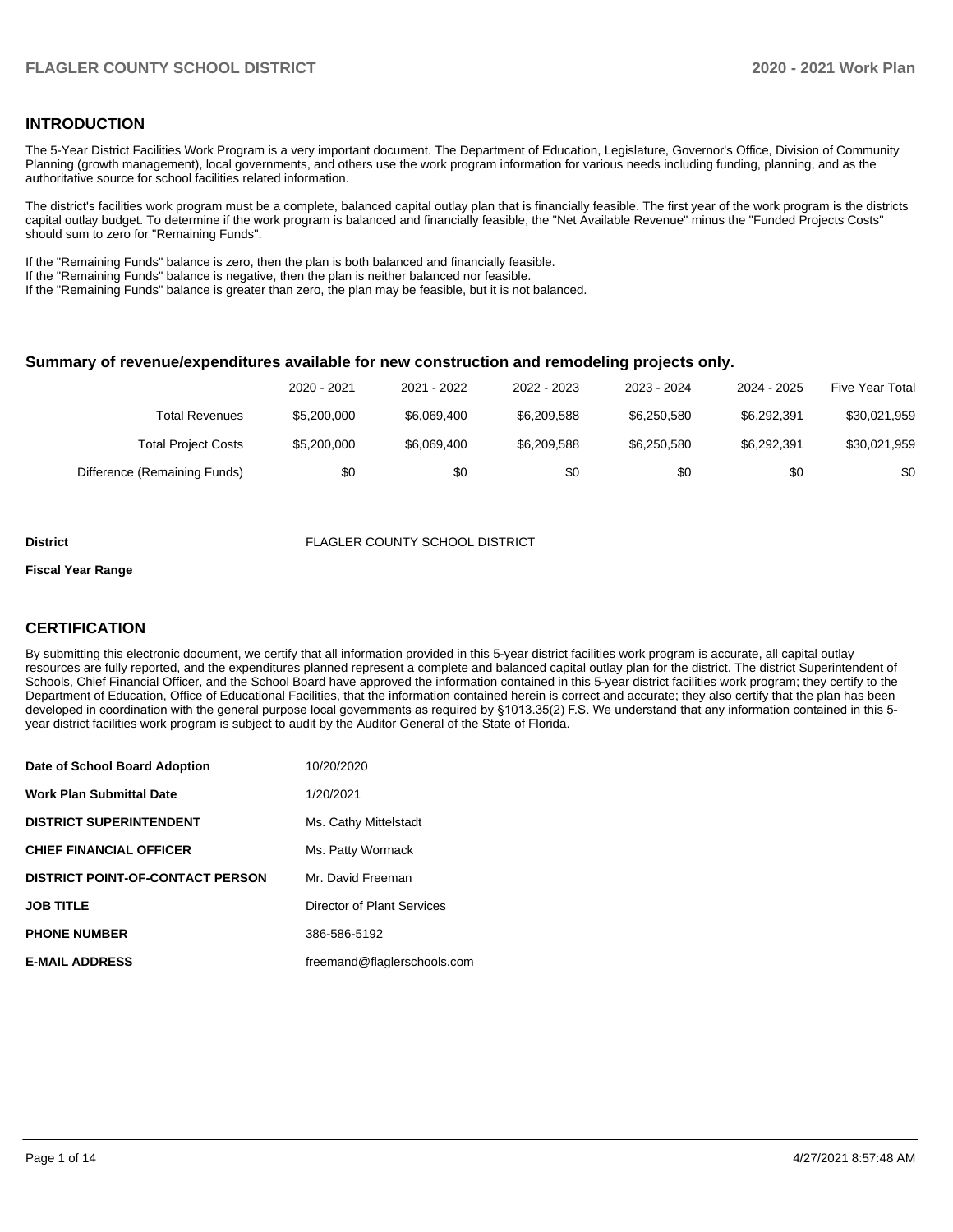# **Expenditures**

#### **Expenditure for Maintenance, Repair and Renovation from 1.50-Mills and PECO**

Annually, prior to the adoption of the district school budget, each school board must prepare a tentative district facilities work program that includes a schedule of major repair and renovation projects necessary to maintain the educational and ancillary facilities of the district.

|                           | <b>Item</b>                                                                                                                                                                                                                                                                                                                                                                                   |           | $2021 - 2022$<br>Projected | 2022 - 2023<br>Projected | 2023 - 2024<br>Projected | $2024 - 2025$<br>Projected | <b>Total</b> |  |  |  |
|---------------------------|-----------------------------------------------------------------------------------------------------------------------------------------------------------------------------------------------------------------------------------------------------------------------------------------------------------------------------------------------------------------------------------------------|-----------|----------------------------|--------------------------|--------------------------|----------------------------|--------------|--|--|--|
| <b>HVAC</b>               |                                                                                                                                                                                                                                                                                                                                                                                               | \$795.000 | \$795,000                  | \$795,000                | \$795,000                | \$795.000                  | \$3,975,000  |  |  |  |
| Locations:                | ADULT EDUCATION - A1A CENTER, ADULT EDUCATION/CORPORATE ONE, BELLE TERRE ELEMENTARY, Belle Terre Swim and Racque<br>Club, BUDDY TAYLOR MIDDLE, BUNNELL ELEMENTARY, CENTRAL SERVICES COMPLEX, FLAGLER-PALM COAST SENIOR HIGH,<br>INDIAN TRAILS SCHOOL, LEWIS E WADSWORTH ELEMENTARY, MATANZAS HIGH SCHOOL, OLD KINGS ELEMENTARY, RYMFIRE<br><b>ELEMENTARY</b>                                  |           |                            |                          |                          |                            |              |  |  |  |
| Flooring                  |                                                                                                                                                                                                                                                                                                                                                                                               | \$275,000 | \$275,000                  | \$275,000                | \$275.000                | \$275,000                  | \$1,375,000  |  |  |  |
|                           | Locations: ADULT EDUCATION - A1A CENTER, ADULT EDUCATION/CORPORATE ONE, BELLE TERRE ELEMENTARY, Belle Terre Swim and Racque<br>Club, BUDDY TAYLOR MIDDLE, BUNNELL ELEMENTARY, CENTRAL SERVICES COMPLEX, COUNTY ADMINISTRATION (GSB),<br>FLAGLER-PALM COAST SENIOR HIGH, INDIAN TRAILS SCHOOL, LEWIS E WADSWORTH ELEMENTARY, MATANZAS HIGH SCHOOL,<br>OLD KINGS ELEMENTARY, RYMFIRE ELEMENTARY |           |                            |                          |                          |                            |              |  |  |  |
| Roofing                   |                                                                                                                                                                                                                                                                                                                                                                                               | \$275,000 | \$275,000                  | \$275,000                | \$275,000                | \$275,000                  | \$1,375,000  |  |  |  |
| Locations:                | ADULT EDUCATION - A1A CENTER, ADULT EDUCATION/CORPORATE ONE, BELLE TERRE ELEMENTARY, Belle Terre Swim and Racque<br>Club, BUDDY TAYLOR MIDDLE, BUNNELL ELEMENTARY, CENTRAL SERVICES COMPLEX, FLAGLER-PALM COAST SENIOR HIGH,<br>INDIAN TRAILS SCHOOL, LEWIS E WADSWORTH ELEMENTARY, MATANZAS HIGH SCHOOL, OLD KINGS ELEMENTARY, RYMFIRE<br><b>ELEMENTARY</b>                                  |           |                            |                          |                          |                            |              |  |  |  |
| Safety to Life            |                                                                                                                                                                                                                                                                                                                                                                                               | \$110.000 | \$110,000                  | \$110.000                | \$110.000                | \$110,000                  | \$550,000    |  |  |  |
| Locations:                | BELLE TERRE ELEMENTARY, BUDDY TAYLOR MIDDLE, BUNNELL ELEMENTARY, CENTRAL SERVICES COMPLEX, FLAGLER-PALM<br>COAST SENIOR HIGH, INDIAN TRAILS SCHOOL, LEWIS E WADSWORTH ELEMENTARY, MATANZAS HIGH SCHOOL, OLD KINGS<br>ELEMENTARY, RYMFIRE ELEMENTARY                                                                                                                                           |           |                            |                          |                          |                            |              |  |  |  |
| Fencing                   |                                                                                                                                                                                                                                                                                                                                                                                               | \$100,000 | \$100,000                  | \$100,000                | \$100,000                | \$100,000                  | \$500,000    |  |  |  |
| Locations:                | ADULT EDUCATION - A1A CENTER, BELLE TERRE ELEMENTARY, Belle Terre Swim and Racquet Club, BUDDY TAYLOR MIDDLE,<br>BUNNELL ELEMENTARY, CENTRAL SERVICES COMPLEX, FLAGLER-PALM COAST SENIOR HIGH, INDIAN TRAILS SCHOOL, LEWIS E<br>WADSWORTH ELEMENTARY, MATANZAS HIGH SCHOOL, OLD KINGS ELEMENTARY, RYMFIRE ELEMENTARY                                                                          |           |                            |                          |                          |                            |              |  |  |  |
| Parking                   |                                                                                                                                                                                                                                                                                                                                                                                               | \$100,000 | \$100.000                  | \$100,000                | \$100,000                | \$100.000                  | \$500,000    |  |  |  |
| Locations:                | BELLE TERRE ELEMENTARY, BUDDY TAYLOR MIDDLE, BUNNELL ELEMENTARY, CENTRAL SERVICES COMPLEX, FLAGLER-PALM<br>COAST SENIOR HIGH, INDIAN TRAILS SCHOOL, LEWIS E WADSWORTH ELEMENTARY, MATANZAS HIGH SCHOOL, OLD KINGS<br>ELEMENTARY, RYMFIRE ELEMENTARY                                                                                                                                           |           |                            |                          |                          |                            |              |  |  |  |
| Electrical                |                                                                                                                                                                                                                                                                                                                                                                                               | \$350,000 | \$350,000                  | \$350,000                | \$350,000                | \$350,000                  | \$1,750,000  |  |  |  |
| Locations:                | ADULT EDUCATION - A1A CENTER, BELLE TERRE ELEMENTARY, BUDDY TAYLOR MIDDLE, BUNNELL ELEMENTARY, CENTRAL<br>SERVICES COMPLEX, COUNTY ADMINISTRATION (GSB), FLAGLER-PALM COAST SENIOR HIGH, INDIAN TRAILS SCHOOL, LEWIS E<br>WADSWORTH ELEMENTARY, MATANZAS HIGH SCHOOL, OLD KINGS ELEMENTARY, RYMFIRE ELEMENTARY                                                                                |           |                            |                          |                          |                            |              |  |  |  |
| Fire Alarm                |                                                                                                                                                                                                                                                                                                                                                                                               | \$120,000 | \$120,000                  | \$120,000                | \$120,000                | \$120.000                  | \$600,000    |  |  |  |
|                           | Locations: BELLE TERRE ELEMENTARY, BUDDY TAYLOR MIDDLE, BUNNELL ELEMENTARY, FLAGLER-PALM COAST SENIOR HIGH, INDIAN<br>TRAILS SCHOOL, LEWIS E WADSWORTH ELEMENTARY, MATANZAS HIGH SCHOOL, OLD KINGS ELEMENTARY, RYMFIRE<br><b>ELEMENTARY</b>                                                                                                                                                   |           |                            |                          |                          |                            |              |  |  |  |
| Telephone/Intercom System |                                                                                                                                                                                                                                                                                                                                                                                               | \$80,000  | \$80,000                   | \$80,000                 | \$80,000                 | \$80,000                   | \$400,000    |  |  |  |
|                           | Locations: BELLE TERRE ELEMENTARY, BUDDY TAYLOR MIDDLE, BUNNELL ELEMENTARY, CENTRAL SERVICES COMPLEX, FLAGLER-PALM<br>COAST SENIOR HIGH, INDIAN TRAILS SCHOOL, LEWIS E WADSWORTH ELEMENTARY, MATANZAS HIGH SCHOOL, OLD KINGS<br>ELEMENTARY, RYMFIRE ELEMENTARY                                                                                                                                |           |                            |                          |                          |                            |              |  |  |  |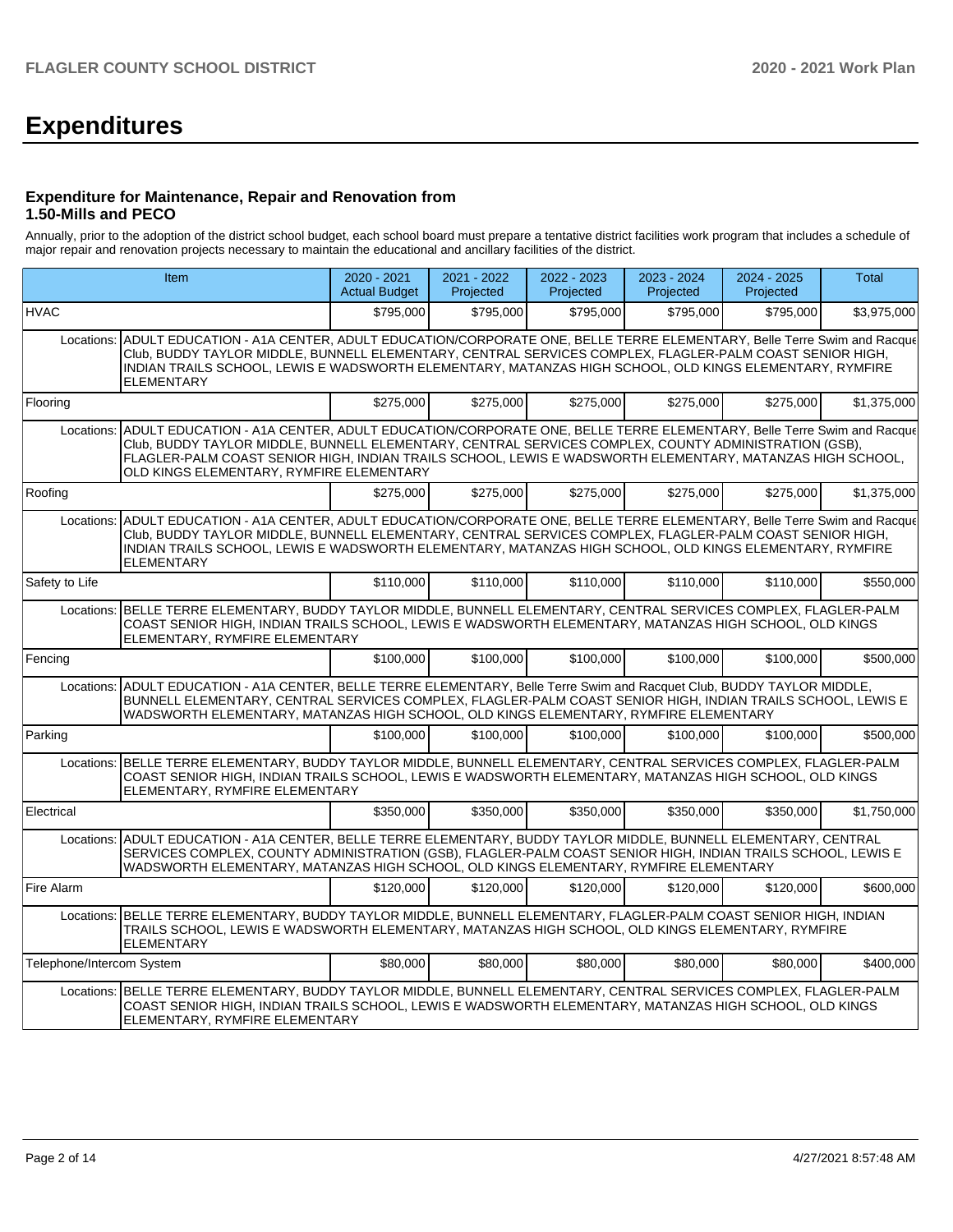| Closed Circuit Television |                                                                                                                                                                                                                                                                                                                                                                                               | \$60,000    | \$60,000    | \$60,000    | \$60,000    | \$60,000    | \$300,000    |  |  |  |  |
|---------------------------|-----------------------------------------------------------------------------------------------------------------------------------------------------------------------------------------------------------------------------------------------------------------------------------------------------------------------------------------------------------------------------------------------|-------------|-------------|-------------|-------------|-------------|--------------|--|--|--|--|
|                           | Locations: ADULT EDUCATION - A1A CENTER, BELLE TERRE ELEMENTARY, Belle Terre Swim and Racquet Club, BUDDY TAYLOR MIDDLE,<br>BUNNELL ELEMENTARY, CENTRAL SERVICES COMPLEX, COUNTY ADMINISTRATION (GSB), FLAGLER-PALM COAST SENIOR HIGH,<br>INDIAN TRAILS SCHOOL, LEWIS E WADSWORTH ELEMENTARY, MATANZAS HIGH SCHOOL, OLD KINGS ELEMENTARY, RYMFIRE<br><b>ELEMENTARY</b>                        |             |             |             |             |             |              |  |  |  |  |
| Paint                     |                                                                                                                                                                                                                                                                                                                                                                                               | \$105,000   | \$105,000   | \$105,000   | \$105,000   | \$105,000   | \$525,000    |  |  |  |  |
|                           | Locations: ADULT EDUCATION - A1A CENTER, ADULT EDUCATION/CORPORATE ONE, BELLE TERRE ELEMENTARY, Belle Terre Swim and Racque<br>Club, BUDDY TAYLOR MIDDLE, BUNNELL ELEMENTARY, CENTRAL SERVICES COMPLEX, FLAGLER-PALM COAST SENIOR HIGH,<br>INDIAN TRAILS SCHOOL, LEWIS E WADSWORTH ELEMENTARY, MATANZAS HIGH SCHOOL, OLD KINGS ELEMENTARY, RYMFIRE<br><b>ELEMENTARY</b>                       |             |             |             |             |             |              |  |  |  |  |
| Maintenance/Repair        |                                                                                                                                                                                                                                                                                                                                                                                               | \$250,000   | \$250,000   | \$250,000   | \$250,000   | \$250,000   | \$1,250,000  |  |  |  |  |
|                           | Locations: ADULT EDUCATION - A1A CENTER, ADULT EDUCATION/CORPORATE ONE, BELLE TERRE ELEMENTARY, Belle Terre Swim and Racque<br>Club, BUDDY TAYLOR MIDDLE, BUNNELL ELEMENTARY, CENTRAL SERVICES COMPLEX, COUNTY ADMINISTRATION (GSB),<br>FLAGLER-PALM COAST SENIOR HIGH, INDIAN TRAILS SCHOOL, LEWIS E WADSWORTH ELEMENTARY, MATANZAS HIGH SCHOOL,<br>OLD KINGS ELEMENTARY, RYMFIRE ELEMENTARY |             |             |             |             |             |              |  |  |  |  |
|                           | Sub Total:                                                                                                                                                                                                                                                                                                                                                                                    | \$2,620,000 | \$2,620,000 | \$2,620,000 | \$2,620,000 | \$2,620,000 | \$13,100,000 |  |  |  |  |

| <b>PECO Maintenance Expenditures</b> | \$0         | \$0         | ΦO<br>υU    | \$0         | \$0         | \$0          |
|--------------------------------------|-------------|-------------|-------------|-------------|-------------|--------------|
| ا :50 Mill Sub Total.                | \$4,100,000 | \$4,100,000 | \$4.100,000 | \$4,100,000 | \$4,100,000 | \$20,500,000 |

| <b>Other Items</b>               |                                                                                                                                                                                                                                                                                                                                                                                      | 2020 - 2021<br><b>Actual Budget</b> | 2021 - 2022<br>Projected | 2022 - 2023<br>Projected | 2023 - 2024<br>Projected | $2024 - 2025$<br>Projected | <b>Total</b> |  |  |  |
|----------------------------------|--------------------------------------------------------------------------------------------------------------------------------------------------------------------------------------------------------------------------------------------------------------------------------------------------------------------------------------------------------------------------------------|-------------------------------------|--------------------------|--------------------------|--------------------------|----------------------------|--------------|--|--|--|
| Program Driven Remodeling        |                                                                                                                                                                                                                                                                                                                                                                                      | \$300,000                           | \$300,000                | \$300,000                | \$300,000                | \$300,000                  | \$1,500,000  |  |  |  |
|                                  | Locations ADULT EDUCATION - A1A CENTER, BELLE TERRE ELEMENTARY, Belle Terre Swim and Racquet Club, BUDDY TAYLOR MIDDLE,<br>BUNNELL ELEMENTARY, CENTRAL SERVICES COMPLEX, COUNTY ADMINISTRATION (GSB), FLAGLER-PALM COAST SENIOR<br>HIGH, INDIAN TRAILS SCHOOL, LEWIS E WADSWORTH ELEMENTARY, MATANZAS HIGH SCHOOL, OLD KINGS ELEMENTARY,<br><b>RYMFIRE ELEMENTARY</b>                |                                     |                          |                          |                          |                            |              |  |  |  |
| Plumbing                         |                                                                                                                                                                                                                                                                                                                                                                                      | \$150,000                           | \$150,000                | \$150,000                | \$150,000                | \$150,000                  | \$750,000    |  |  |  |
|                                  | Locations ADULT EDUCATION - A1A CENTER, BELLE TERRE ELEMENTARY, Belle Terre Swim and Racquet Club, BUDDY TAYLOR MIDDLE,<br>BUNNELL ELEMENTARY, CENTRAL SERVICES COMPLEX, COUNTY ADMINISTRATION (GSB), DISTRICT OPERATIONS, FLAGLER-<br>PALM COAST SENIOR HIGH, INDIAN TRAILS SCHOOL, LEWIS E WADSWORTH ELEMENTARY, MATANZAS HIGH SCHOOL, OLD<br>KINGS ELEMENTARY, RYMFIRE ELEMENTARY |                                     |                          |                          |                          |                            |              |  |  |  |
| Food Service                     |                                                                                                                                                                                                                                                                                                                                                                                      | \$40,000                            | \$40,000                 | \$40,000                 | \$40,000                 | \$40,000                   | \$200,000    |  |  |  |
|                                  | Locations ADULT EDUCATION - A1A CENTER, BELLE TERRE ELEMENTARY, BUDDY TAYLOR MIDDLE, BUNNELL ELEMENTARY, FLAGLER-<br>PALM COAST SENIOR HIGH, INDIAN TRAILS SCHOOL, LEWIS E WADSWORTH ELEMENTARY, MATANZAS HIGH SCHOOL, OLD<br>KINGS ELEMENTARY, RYMFIRE ELEMENTARY                                                                                                                   |                                     |                          |                          |                          |                            |              |  |  |  |
| Civil / Mulch for playgrounds    |                                                                                                                                                                                                                                                                                                                                                                                      | \$75,000                            | \$75,000                 | \$75,000                 | \$75,000                 | \$75,000                   | \$375,000    |  |  |  |
|                                  | Locations BELLE TERRE ELEMENTARY, Belle Terre Swim and Racquet Club, BUDDY TAYLOR MIDDLE, BUNNELL ELEMENTARY, FLAGLER-PALI<br>COAST SENIOR HIGH, INDIAN TRAILS SCHOOL, LEWIS E WADSWORTH ELEMENTARY, MATANZAS HIGH SCHOOL, OLD KINGS<br>ELEMENTARY, RYMFIRE ELEMENTARY                                                                                                               |                                     |                          |                          |                          |                            |              |  |  |  |
| Concrete                         |                                                                                                                                                                                                                                                                                                                                                                                      | \$90,000                            | \$90,000                 | \$90,000                 | \$90,000                 | \$90,000                   | \$450,000    |  |  |  |
|                                  | Locations ADULT EDUCATION - A1A CENTER, ADULT EDUCATION/CORPORATE ONE, BELLE TERRE ELEMENTARY, Belle Terre Swim and<br>Racquet Club, BUDDY TAYLOR MIDDLE, BUNNELL ELEMENTARY, CENTRAL SERVICES COMPLEX, FLAGLER-PALM COAST<br>SENIOR HIGH, INDIAN TRAILS SCHOOL, LEWIS E WADSWORTH ELEMENTARY, MATANZAS HIGH SCHOOL, OLD KINGS<br>ELEMENTARY, RYMFIRE ELEMENTARY                     |                                     |                          |                          |                          |                            |              |  |  |  |
| Outsourced Maintenance Contracts |                                                                                                                                                                                                                                                                                                                                                                                      | \$600,000                           | \$600,000                | \$600,000                | \$600,000                | \$600,000                  | \$3,000,000  |  |  |  |
|                                  | Locations ADULT EDUCATION - A1A CENTER, BELLE TERRE ELEMENTARY, Belle Terre Swim and Racquet Club, BUDDY TAYLOR MIDDLE,<br>BUNNELL ELEMENTARY, CENTRAL SERVICES COMPLEX, COUNTY ADMINISTRATION (GSB), DISTRICT OPERATIONS, FLAGLER-<br>PALM COAST SENIOR HIGH, INDIAN TRAILS SCHOOL, LEWIS E WADSWORTH ELEMENTARY, MATANZAS HIGH SCHOOL, OLD<br>KINGS ELEMENTARY, RYMFIRE ELEMENTARY |                                     |                          |                          |                          |                            |              |  |  |  |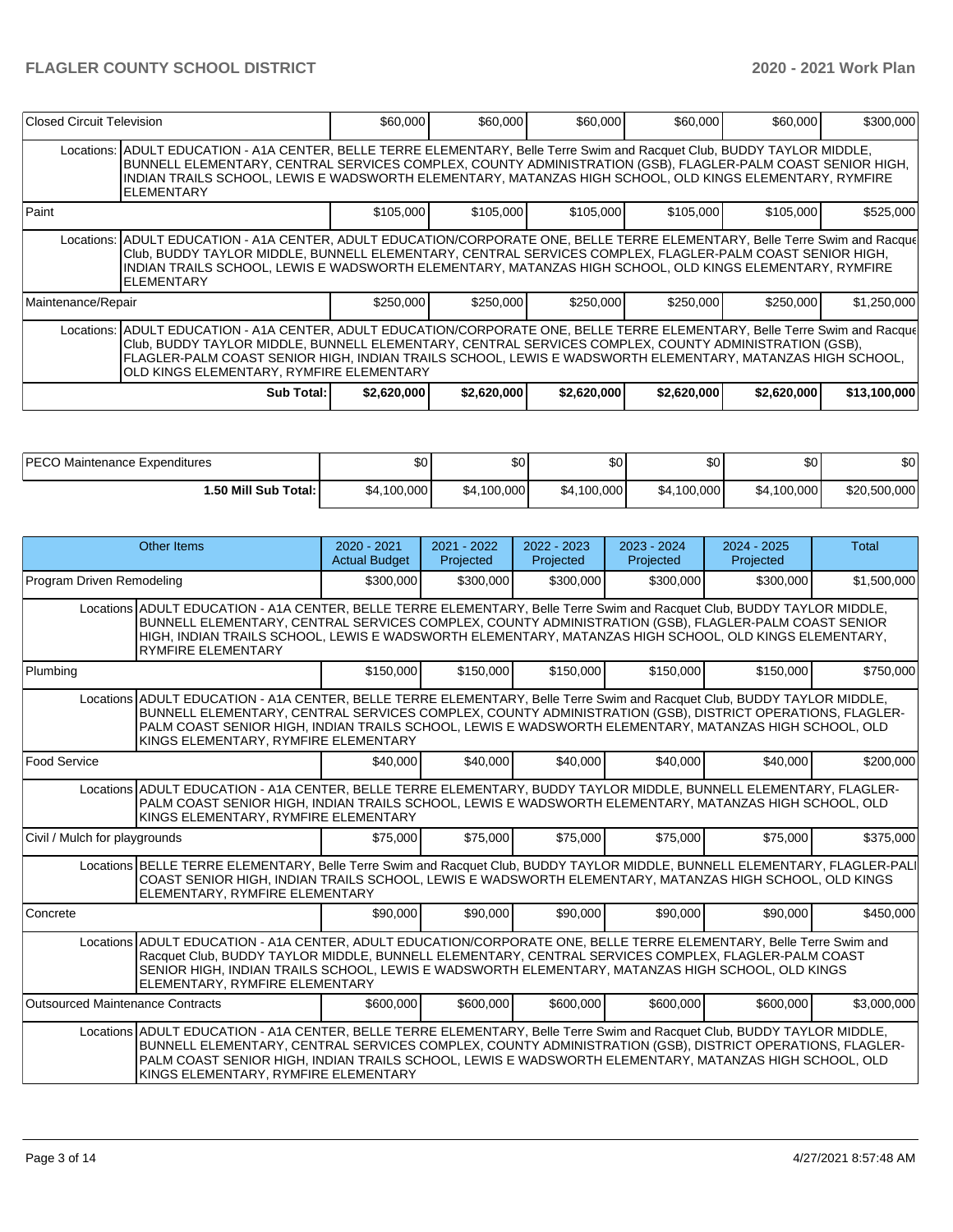| Equipment (Vehicles/Mowers/Trailers)                                                                                                                                                                                                                                                                                                                                                 |                                                                                                                                                                                                                                                                                                                                                                                      | \$75,000    | \$75,000    | \$75,000    | \$75,000    | \$75,000    | \$375,000    |  |  |
|--------------------------------------------------------------------------------------------------------------------------------------------------------------------------------------------------------------------------------------------------------------------------------------------------------------------------------------------------------------------------------------|--------------------------------------------------------------------------------------------------------------------------------------------------------------------------------------------------------------------------------------------------------------------------------------------------------------------------------------------------------------------------------------|-------------|-------------|-------------|-------------|-------------|--------------|--|--|
|                                                                                                                                                                                                                                                                                                                                                                                      | Locations ADULT EDUCATION - A1A CENTER, BELLE TERRE ELEMENTARY, Belle Terre Swim and Racquet Club, BUDDY TAYLOR MIDDLE,<br>BUNNELL ELEMENTARY, CENTRAL SERVICES COMPLEX, COUNTY ADMINISTRATION (GSB), DISTRICT OPERATIONS, FLAGLER-<br>PALM COAST SENIOR HIGH, INDIAN TRAILS SCHOOL, LEWIS E WADSWORTH ELEMENTARY, MATANZAS HIGH SCHOOL, OLD<br>KINGS ELEMENTARY, RYMFIRE ELEMENTARY |             |             |             |             |             |              |  |  |
| Doors, Locks, Signs, Keys, Hardware                                                                                                                                                                                                                                                                                                                                                  |                                                                                                                                                                                                                                                                                                                                                                                      | \$150,000   | \$150,000   | \$150,000   | \$150,000   | \$150,000   | \$750,000    |  |  |
| Locations ADULT EDUCATION - A1A CENTER, BELLE TERRE ELEMENTARY, Belle Terre Swim and Racquet Club, BUDDY TAYLOR MIDDLE,<br>BUNNELL ELEMENTARY, CENTRAL SERVICES COMPLEX, COUNTY ADMINISTRATION (GSB), DISTRICT OPERATIONS, FLAGLER-<br>PALM COAST SENIOR HIGH, INDIAN TRAILS SCHOOL, LEWIS E WADSWORTH ELEMENTARY, MATANZAS HIGH SCHOOL, OLD<br>KINGS ELEMENTARY, RYMFIRE ELEMENTARY |                                                                                                                                                                                                                                                                                                                                                                                      |             |             |             |             |             |              |  |  |
|                                                                                                                                                                                                                                                                                                                                                                                      | Total:                                                                                                                                                                                                                                                                                                                                                                               | \$4,100,000 | \$4,100,000 | \$4,100,000 | \$4,100,000 | \$4,100,000 | \$20,500,000 |  |  |

### **Local 1.50 Mill Expenditure For Maintenance, Repair and Renovation**

Anticipated expenditures expected from local funding sources over the years covered by the current work plan.

| Item                                                         | 2020 - 2021<br><b>Actual Budget</b> | 2021 - 2022<br>Projected | 2022 - 2023<br>Projected | 2023 - 2024<br>Projected | 2024 - 2025<br>Projected | <b>Total</b> |
|--------------------------------------------------------------|-------------------------------------|--------------------------|--------------------------|--------------------------|--------------------------|--------------|
| Remaining Maint and Repair from 1.5 Mills                    | \$4,100,000                         | \$4,100,000              | \$4,100,000              | \$4,100,000              | \$4,100,000              | \$20,500,000 |
| Maintenance/Repair Salaries                                  | \$130,000                           | \$132,600                | \$135,250                | \$138,000                | \$140,750                | \$676,600    |
| <b>School Bus Purchases</b>                                  | \$875,000                           | \$1,250,000              | \$1,250,000              | \$1,250,000              | \$1,250,000              | \$5,875,000  |
| <b>Other Vehicle Purchases</b>                               | \$0                                 | \$0                      | \$0                      | \$0                      | \$0                      | \$0          |
| <b>Capital Outlay Equipment</b>                              | \$0                                 | \$0                      | \$0                      | \$0                      | \$0                      | \$0          |
| Rent/Lease Payments                                          | \$0                                 | \$0                      | \$0                      | \$0                      | \$0                      | \$0          |
| <b>COP Debt Service</b>                                      | \$3,205,532                         | \$3,205,655              | \$3,199,630              | \$3,170,333              | \$3,170,333              | \$15,951,483 |
| Rent/Lease Relocatables                                      | \$215,000                           | \$215,000                | \$215,000                | \$215,000                | \$215,000                | \$1,075,000  |
| <b>Environmental Problems</b>                                | \$0                                 | \$0                      | \$0                      | \$0                      | \$0                      | \$0          |
| ls.1011.14 Debt Service                                      | \$0                                 | \$0                      | \$0                      | \$0                      | \$0                      | \$0          |
| Special Facilities Construction Account                      | \$0                                 | \$0                      | \$0                      | \$0                      | \$0                      | \$0          |
| Premiums for Property Casualty Insurance - 1011.71<br>(4a,b) | \$600,000                           | \$600,000                | \$600,000                | \$600,000                | \$600,000                | \$3,000,000  |
| Qualified School Construction Bonds (QSCB)                   | \$0                                 | \$0                      | \$0                      | \$0                      | \$0                      | \$0          |
| Qualified Zone Academy Bonds (QZAB)                          | \$261,566                           | \$261,566                | \$0                      | \$0                      | \$0                      | \$523,132    |
| Furniture & Equipment at School Centers                      | \$1,000,000                         | \$1,000,000              | \$1,000,000              | \$1,000,000              | \$1,000,000              | \$5,000,000  |
| School Site Projects Repair & Renovations                    | \$2,670,000                         | \$3,515,000              | \$3,940,000              | \$3,870,000              | \$3,855,000              | \$17,850,000 |
| <b>Local Expenditure Totals:</b>                             | \$13,057,098                        | \$14,279,821             | \$14,439,880             | \$14,343,333             | \$14,331,083             | \$70,451,215 |

# **Revenue**

#### **1.50 Mill Revenue Source**

Schedule of Estimated Capital Outlay Revenue from each currently approved source which is estimated to be available for expenditures on the projects included in the tentative district facilities work program. All amounts are NET after considering carryover balances, interest earned, new COP's, 1011.14 and 1011.15 loans, etc. Districts cannot use 1.5-Mill funds for salaries except for those explicitly associated with maintenance/repair projects. (1011.71 (5), F.S.)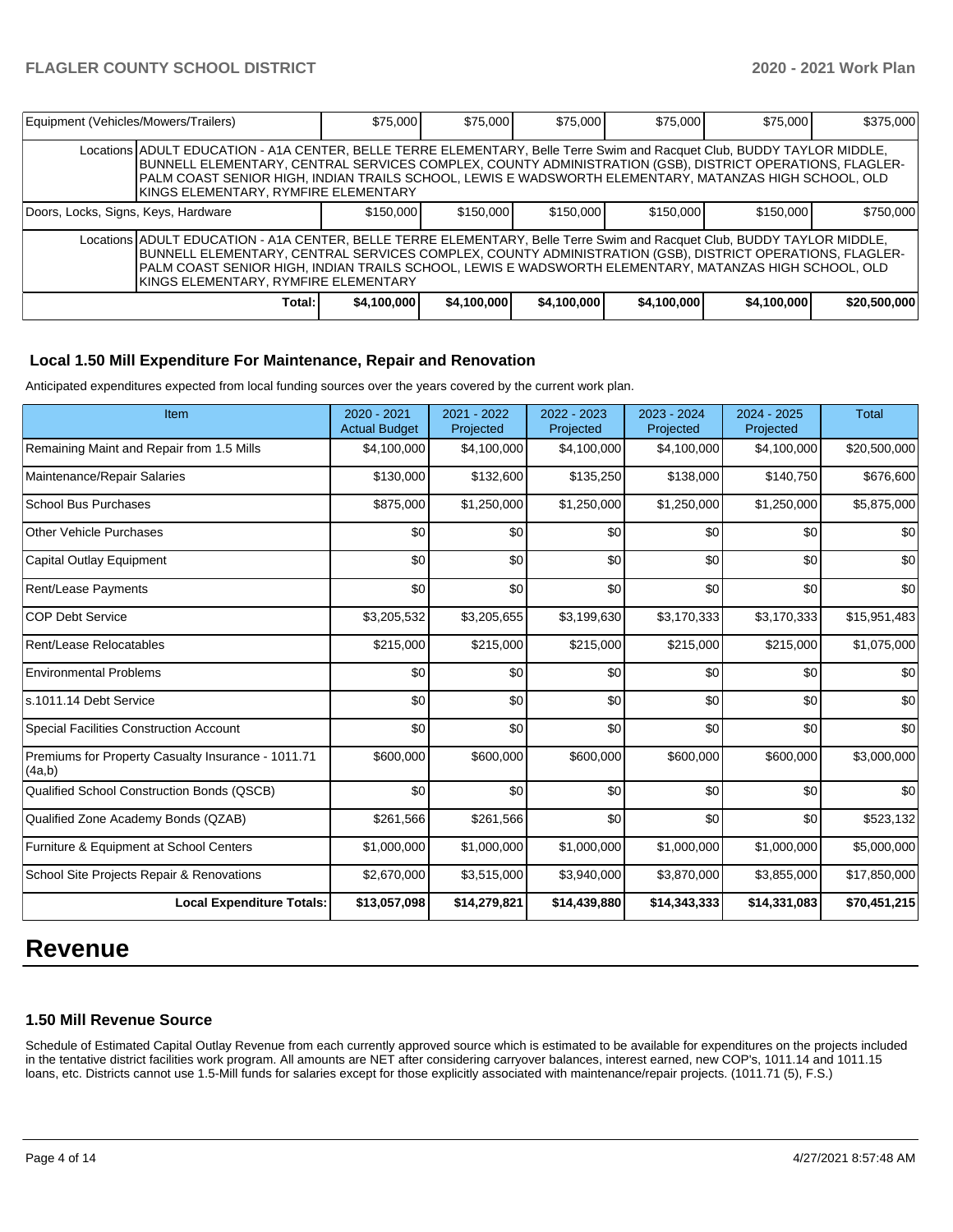# **FLAGLER COUNTY SCHOOL DISTRICT 2020 - 2021 Work Plan**

| <b>Item</b>                                                                       | Fund | $2020 - 2021$<br><b>Actual Value</b> | $2021 - 2022$<br>Projected | $2022 - 2023$<br>Projected | $2023 - 2024$<br>Projected | $2024 - 2025$<br>Projected | Total            |
|-----------------------------------------------------------------------------------|------|--------------------------------------|----------------------------|----------------------------|----------------------------|----------------------------|------------------|
| (1) Non-exempt property<br>lassessed valuation                                    |      | \$11,001,489,522                     | \$11,496,556,550           | \$12,013,901,595           | \$12,554,527,167           | \$13,119,480,890           | \$60,185,955,724 |
| (2) The Millage projected for<br>discretionary capital outlay per<br>ls.1011.71   |      | 1.50                                 | 1.50                       | 1.50                       | 1.50                       | 1.50                       |                  |
| (3) Full value of the 1.50-Mill<br>discretionary capital outlay per<br>ls.1011.71 |      | \$18,482,502                         | \$19,314,215               | \$20,183,355               | \$21,091,606               | \$22,040,728               | \$101,112,406    |
| $(4)$ Value of the portion of the 1.50<br>-Mill ACTUALLY levied                   | 370I | \$15,842,145                         | \$16,555,041               | \$17,300,018               | \$18,078,519               | \$18,892,052               | \$86,667,775     |
| $(5)$ Difference of lines $(3)$ and $(4)$                                         |      | \$2,640,357                          | \$2,759,174                | \$2,883,337                | \$3,013,087                | \$3,148,676                | \$14,444,631     |

#### **PECO Revenue Source**

The figure in the row designated "PECO Maintenance" will be subtracted from funds available for new construction because PECO maintenance dollars cannot be used for new construction.

| <b>Item</b>                          | Fund         | 2020 - 2021<br><b>Actual Budget</b> | 2021 - 2022<br>Projected | 2022 - 2023<br>Projected | 2023 - 2024<br>Projected | 2024 - 2025<br>Projected | Total            |
|--------------------------------------|--------------|-------------------------------------|--------------------------|--------------------------|--------------------------|--------------------------|------------------|
| <b>IPECO New Construction</b>        | 340 <b>I</b> | \$0                                 | \$0 <sub>1</sub>         | \$0                      | \$0 <sub>1</sub>         | \$0                      | \$0 <sub>1</sub> |
| <b>PECO Maintenance Expenditures</b> |              | \$0 I                               | \$0 <sub>1</sub>         | \$0                      | \$0 <sub>1</sub>         | \$0                      | \$0              |
|                                      |              | \$0                                 | \$0                      | \$0                      | \$0                      | \$0                      | \$0              |

### **CO & DS Revenue Source**

Revenue from Capital Outlay and Debt Service funds.

| Item                                      | Fund | $2020 - 2021$<br><b>Actual Budget</b> | 2021 - 2022<br>Projected | 2022 - 2023<br>Projected | $2023 - 2024$<br>Projected | $2024 - 2025$<br>Projected | Total       |
|-------------------------------------------|------|---------------------------------------|--------------------------|--------------------------|----------------------------|----------------------------|-------------|
| ICO & DS Cash Flow-through<br>Distributed | 360  | \$389.215                             | \$389.215                | \$389.215                | \$389.215                  | \$389.215                  | \$1,946,075 |
| ICO & DS Interest on<br>Undistributed CO  | 360  | \$14.063                              | \$14.063                 | \$14.063                 | \$14.063                   | \$14.063                   | \$70,315    |
|                                           |      | \$403.278                             | \$403.278                | \$403.278                | \$403.278                  | \$403.278                  | \$2,016,390 |

#### **Fair Share Revenue Source**

Nothing reported for this section. All legally binding commitments for proportionate fair-share mitigation for impacts on public school facilities must be included in the 5-year district work program.

#### **Sales Surtax Referendum**

Specific information about any referendum for a 1-cent or ½-cent surtax referendum during the previous year.

**Did the school district hold a surtax referendum during the past fiscal year 2019 - 2020?**

No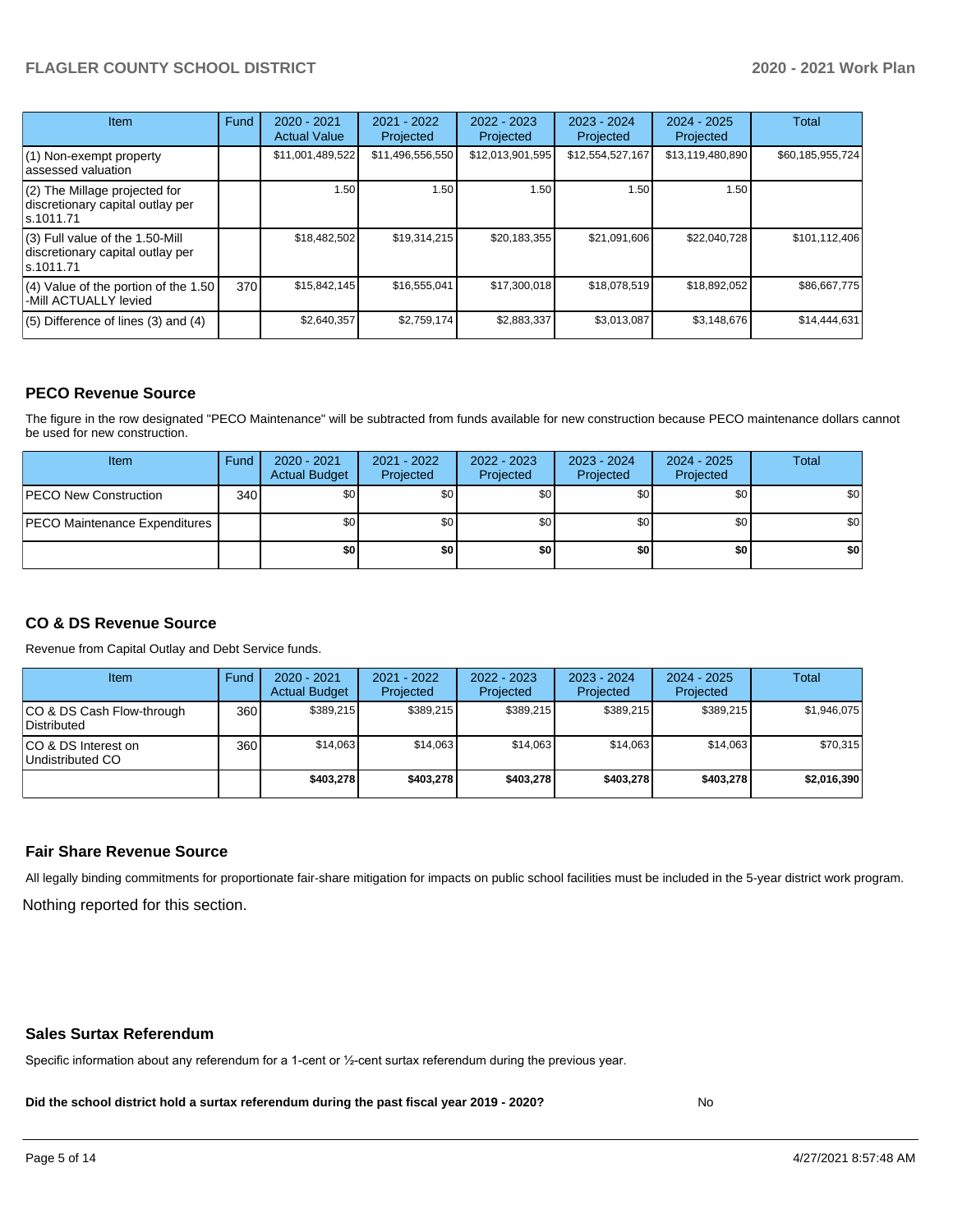# **Additional Revenue Source**

Any additional revenue sources

| Item                                                                                                        | 2020 - 2021<br><b>Actual Value</b> | 2021 - 2022<br>Projected | 2022 - 2023<br>Projected | 2023 - 2024<br>Projected | 2024 - 2025<br>Projected | <b>Total</b>   |
|-------------------------------------------------------------------------------------------------------------|------------------------------------|--------------------------|--------------------------|--------------------------|--------------------------|----------------|
| Proceeds from a s.1011.14/15 F.S. Loans                                                                     | \$0                                | \$0                      | \$0                      | \$0                      | \$0                      | \$0            |
| District Bonds - Voted local bond<br>referendum proceeds per s.9, Art VII<br><b>State Constitution</b>      | \$0                                | \$0                      | \$0                      | \$0                      | \$0                      | \$0            |
| Proceeds from Special Act Bonds                                                                             | \$0                                | \$0                      | \$0                      | \$0                      | \$0                      | \$0            |
| Estimated Revenue from CO & DS Bond<br>Sale                                                                 | \$0                                | \$0                      | \$0                      | \$0                      | \$0                      | \$0            |
| Proceeds from Voted Capital<br>Improvements millage                                                         | \$0                                | \$0                      | \$0                      | \$0                      | \$0                      | \$0            |
| Other Revenue for Other Capital Projects                                                                    | \$0                                | \$0                      | \$0                      | \$0                      | \$0                      | \$0            |
| Proceeds from 1/2 cent sales surtax<br>authorized by school board                                           | \$5,200,000                        | \$5,460,000              | \$5,733,000              | \$6,019,000              | \$6,350,000              | \$28,762,000   |
| Proceeds from local governmental<br>infrastructure sales surtax                                             | \$0                                | \$0                      | \$0                      | \$0                      | \$0                      | \$0            |
| Proceeds from Certificates of<br>Participation (COP's) Sale                                                 | \$0                                | \$0                      | \$0                      | \$0                      | \$0                      | \$0            |
| Classrooms First Bond proceeds amount<br>authorized in FY 1997-98                                           | \$0                                | \$0                      | \$0                      | \$0                      | \$0                      | \$0            |
| Classrooms for Kids                                                                                         | \$0                                | \$0                      | \$0                      | \$0                      | \$0                      | \$0            |
| <b>District Equity Recognition</b>                                                                          | \$0                                | \$0                      | \$0                      | \$0                      | \$0                      | \$0            |
| <b>Federal Grants</b>                                                                                       | \$0                                | \$0                      | \$0                      | \$0                      | \$0                      | \$0            |
| Proportionate share mitigation (actual<br>cash revenue only, not in kind donations)                         | \$0                                | \$0                      | \$0                      | \$0                      | \$0                      | \$0            |
| Impact fees received                                                                                        | \$4,250,000                        | \$4,350,000              | \$4,450,000              | \$4,550,000              | \$4,650,000              | \$22,250,000   |
| Private donations                                                                                           | \$0                                | \$0                      | \$0                      | \$0                      | \$0                      | \$0            |
| Grants from local governments or not-for-<br>profit organizations                                           | \$0                                | \$0                      | \$0                      | \$0                      | \$0                      | \$0            |
| Interest, Including Profit On Investment                                                                    | \$350,000                          | \$350,000                | \$350,000                | \$350,000                | \$350,000                | \$1,750,000    |
| Revenue from Bonds pledging proceeds<br>from 1 cent or 1/2 cent Sales Surtax                                | \$0                                | \$0                      | \$0                      | \$0                      | \$0                      | \$0            |
| <b>Total Fund Balance Carried Forward</b>                                                                   | \$3,000,000                        | \$3,150,000              | \$3,300,000              | \$3,450,000              | \$3,600,000              | \$16,500,000   |
| General Capital Outlay Obligated Fund<br>Balance Carried Forward From Total<br>Fund Balance Carried Forward | (\$10,788,325)                     | (\$9,919,098)            | (\$10,886,828)           | (\$12,256,884)           | (\$13,621,856)           | (\$57,472,991) |
| <b>Special Facilities Construction Account</b>                                                              | \$0                                | \$0                      | \$0                      | \$0                      | \$0                      | \$0            |
| One Cent - 1/2 Cent Sales Surtax Debt<br>Service From Total Fund Balance Carried<br>Forward                 | \$0                                | \$0                      | \$0                      | \$0                      | \$0                      | \$0            |
| Capital Outlay Projects Funds Balance<br>Carried Forward From Total Fund<br><b>Balance Carried Forward</b>  | \$0                                | \$0                      | \$0                      | \$0                      | \$0                      | \$0            |
| <b>Subtotal</b>                                                                                             | \$2,011,675                        | \$3,390,902              | \$2,946,172              | \$2,112,116              | \$1,328,144              | \$11,789,009   |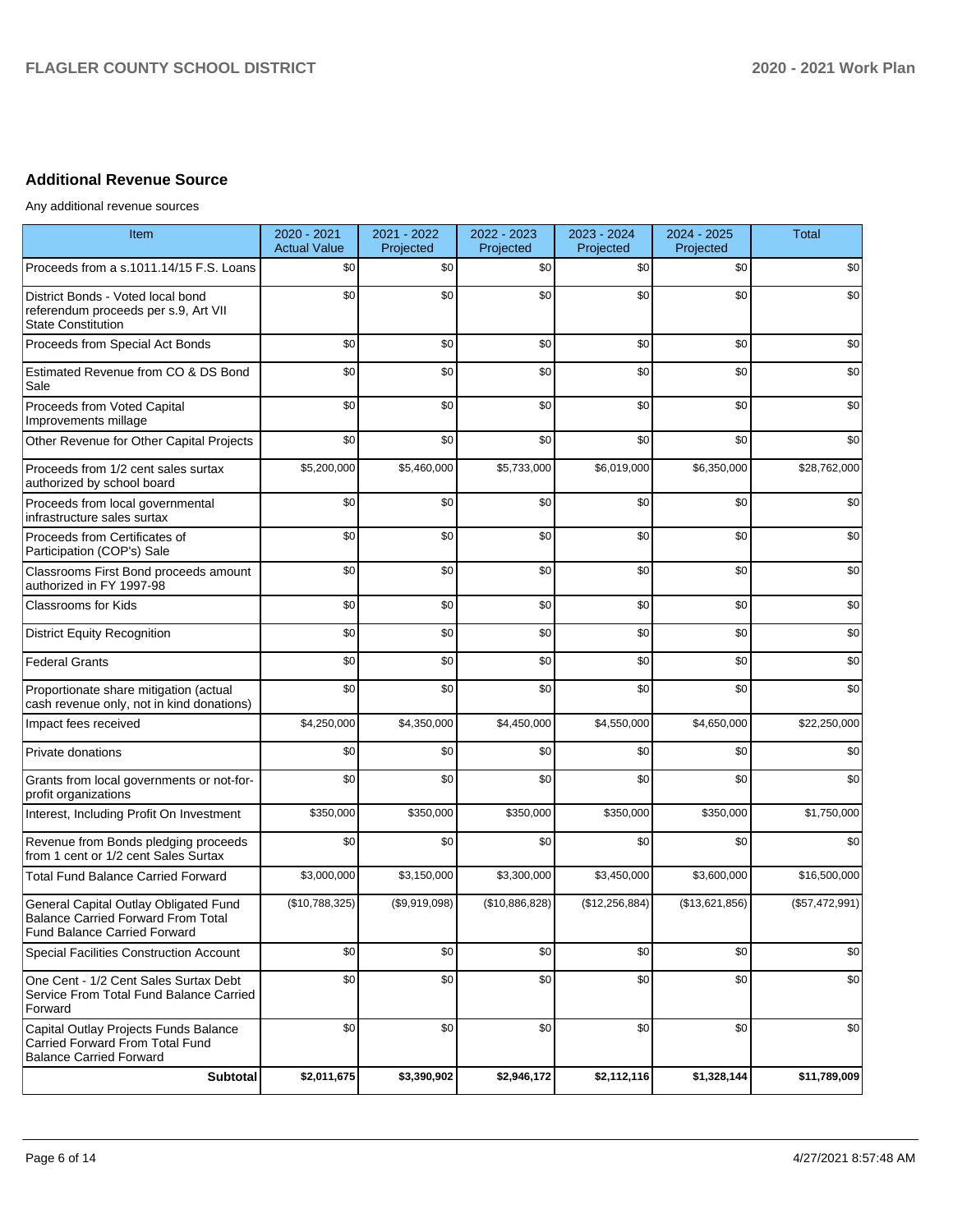# **Total Revenue Summary**

| Item Name                                                  | $2020 - 2021$<br><b>Budget</b> | 2021 - 2022<br>Projected | $2022 - 2023$<br>Projected | $2023 - 2024$<br>Projected | $2024 - 2025$<br>Projected | <b>Five Year Total</b> |
|------------------------------------------------------------|--------------------------------|--------------------------|----------------------------|----------------------------|----------------------------|------------------------|
| Local 1.5 Mill Discretionary Capital Outlay<br>l Revenue   | \$15,842,145                   | \$16,555,041             | \$17,300,018               | \$18,078,519               | \$18,892,052               | \$86,667,775           |
| PECO and 1.5 Mill Maint and Other 1.5<br>Mill Expenditures | (\$13,057,098)                 | (\$14,279,821)           | (S14, 439, 880)            | (S14, 343, 333)            | (S14, 331, 083)            | (\$70,451,215)         |
| <b>PECO Maintenance Revenue</b>                            | \$0 <sub>1</sub>               | \$0 <sub>1</sub>         | \$0                        | \$0                        | \$0                        | \$0                    |
| Available 1.50 Mill for New<br><b>Construction</b>         | \$2,785,047                    | \$2,275,220              | \$2,860,138                | \$3,735,186                | \$4,560,969                | \$16,216,560           |

| <b>Item Name</b>                     | 2020 - 2021<br><b>Budget</b> | $2021 - 2022$<br>Projected | 2022 - 2023<br>Projected | 2023 - 2024<br>Projected | 2024 - 2025<br>Projected | <b>Five Year Total</b> |
|--------------------------------------|------------------------------|----------------------------|--------------------------|--------------------------|--------------------------|------------------------|
| ICO & DS Revenue                     | \$403,278                    | \$403,278                  | \$403,278                | \$403,278                | \$403,278                | \$2,016,390            |
| <b>PECO New Construction Revenue</b> | \$0                          | \$0                        | \$0                      | \$0                      | \$0                      | \$0                    |
| Other/Additional Revenue             | \$2,011,675                  | \$3,390,902                | \$2,946,172              | \$2,112,116              | \$1,328,144              | \$11,789,009           |
| <b>Total Additional Revenuel</b>     | \$2,414,953                  | \$3,794,180                | \$3,349,450              | \$2,515,394              | \$1,731,422              | \$13,805,399           |
| <b>Total Available Revenue</b>       | \$5,200,000                  | \$6,069,400                | \$6,209,588              | \$6,250,580              | \$6,292,391              | \$30,021,959           |

# **Project Schedules**

## **Capacity Project Schedules**

A schedule of capital outlay projects necessary to ensure the availability of satisfactory classrooms for the projected student enrollment in K-12 programs.

Nothing reported for this section.

Nothing reported for this section.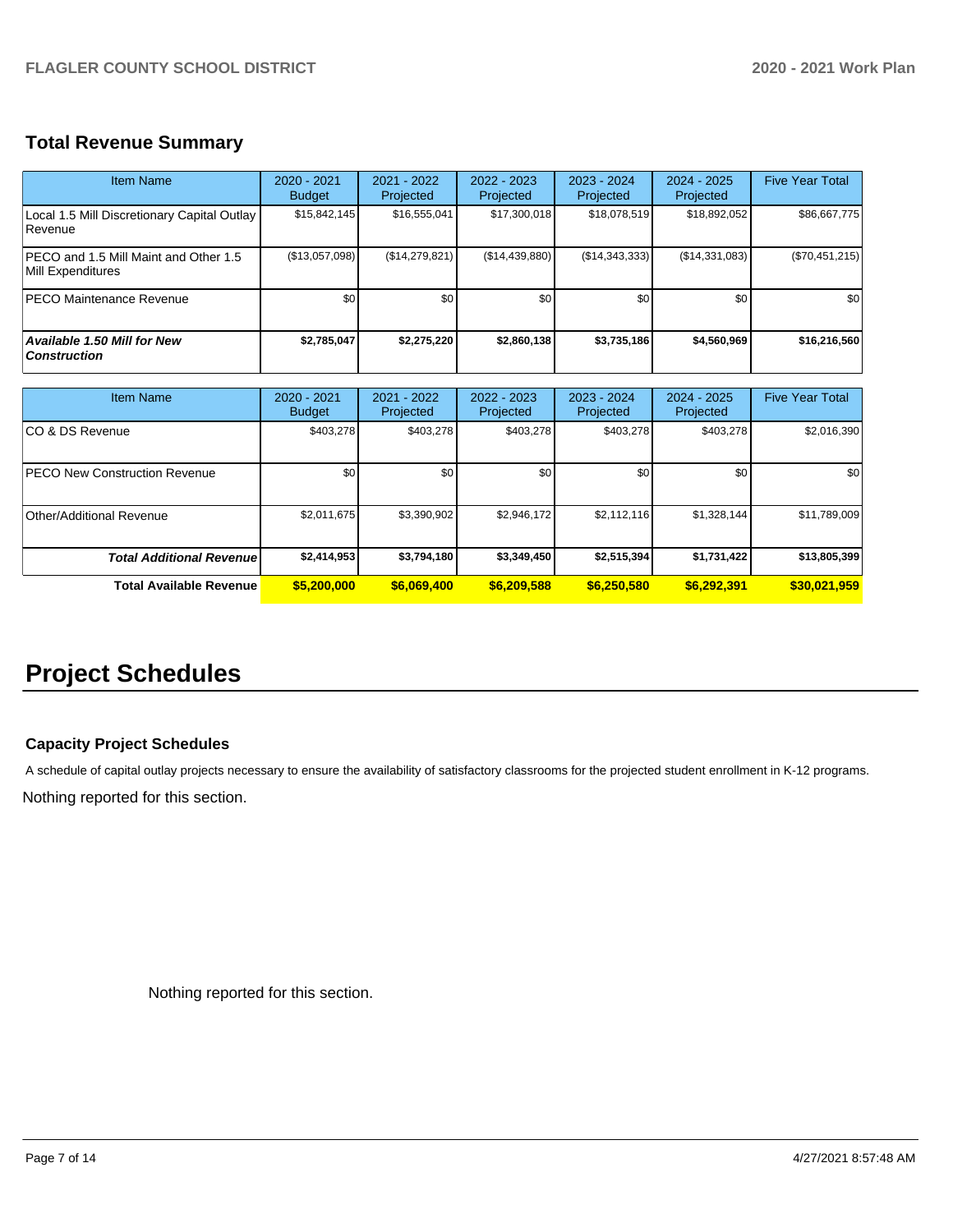#### **Other Project Schedules**

Major renovations, remodeling, and additions of capital outlay projects that do not add capacity to schools.

| <b>Project Description</b>                                                          | Location | 2020 - 2021<br>Actual Budget | 2021 - 2022<br>Projected | 2022 - 2023<br>Projected | 2023 - 2024<br>Projected | $2024 - 2025$<br>Projected | <b>Total</b>     | <b>Funded</b> |
|-------------------------------------------------------------------------------------|----------|------------------------------|--------------------------|--------------------------|--------------------------|----------------------------|------------------|---------------|
| Technology Salaries, Software   DISTRICT OPERATIONS<br>& Equipment including Leases |          | \$5.200.000                  | \$6.069.400              | \$6.209.588              | \$6.250.580              | \$6.292.391                | \$30.021.959 Yes |               |
|                                                                                     |          | \$5,200,000                  | \$6.069.400              | \$6,209,588              | \$6.250.580              | \$6.292.391                | \$30,021,959     |               |

## **Additional Project Schedules**

Any projects that are not identified in the last approved educational plant survey.

Nothing reported for this section.

### **Non Funded Growth Management Project Schedules**

Schedule indicating which projects, due to planned development, that CANNOT be funded from current revenues projected over the next five years.

Nothing reported for this section.

# **Tracking**

## **Capacity Tracking**

| Location                                 | $2020 -$<br>2021 Satis.<br>Stu. Sta. | Actual<br>$2020 -$<br><b>2021 FISH</b><br>Capacity | Actual<br>$2019 -$<br>2020<br><b>COFTE</b> | # Class<br><b>Rooms</b> | Actual<br>Average<br>$2020 -$<br>2021 Class<br><b>Size</b> | Actual<br>$2020 -$<br>2021<br><b>Utilization</b> | <b>New</b><br>Stu.<br>Capacity | <b>New</b><br>Rooms to<br>be<br>Added/Re<br>moved | Projected<br>$2024 -$<br>2025<br><b>COFTE</b> | Projected<br>$2024 -$<br>2025<br><b>Utilization</b> | Projected<br>$2024 -$<br>2025 Class<br><b>Size</b> |
|------------------------------------------|--------------------------------------|----------------------------------------------------|--------------------------------------------|-------------------------|------------------------------------------------------------|--------------------------------------------------|--------------------------------|---------------------------------------------------|-----------------------------------------------|-----------------------------------------------------|----------------------------------------------------|
| BUDDY TAYLOR MIDDLE                      | 1,646                                | 1,481                                              | 969                                        | 71                      | 14                                                         | 65.00 %                                          |                                |                                                   | 984                                           | 66.00 %                                             | 14                                                 |
| BUNNELL ELEMENTARY                       | 1,579                                | 1,579                                              | 1,139                                      | 77                      | 15                                                         | 72.00 %                                          |                                |                                                   | 1.156                                         | 73.00 %                                             | 15                                                 |
| FLAGLER-PALM COAST<br>ISENIOR HIGH       | 2,668                                | 2,534                                              | 2,333                                      | 107                     | 22                                                         | 92.00 %                                          |                                | $\Omega$                                          | 2,368                                         | 93.00 %                                             | 22                                                 |
| ILEWIS E WADSWORTH<br><b> ELEMENTARY</b> | 1.038                                | 1,038                                              | 913                                        | 57                      | 16                                                         | 88.00 %                                          |                                | $\Omega$                                          | 928                                           | 89.00 %                                             | 16                                                 |
| IOLD KINGS<br><b>IELEMENTARY</b>         | 1,290                                | 1,290                                              | 1,259                                      | 68                      | 19                                                         | 98.00 %                                          |                                | $\Omega$                                          | 1,278                                         | 99.00 %                                             | 19                                                 |
| IINDIAN TRAILS SCHOOL                    | 1.783                                | 1,604                                              | 916                                        | 75                      | 12                                                         | 57.00 %                                          |                                | $\Omega$                                          | 929                                           | 58.00 %                                             | $12 \overline{ }$                                  |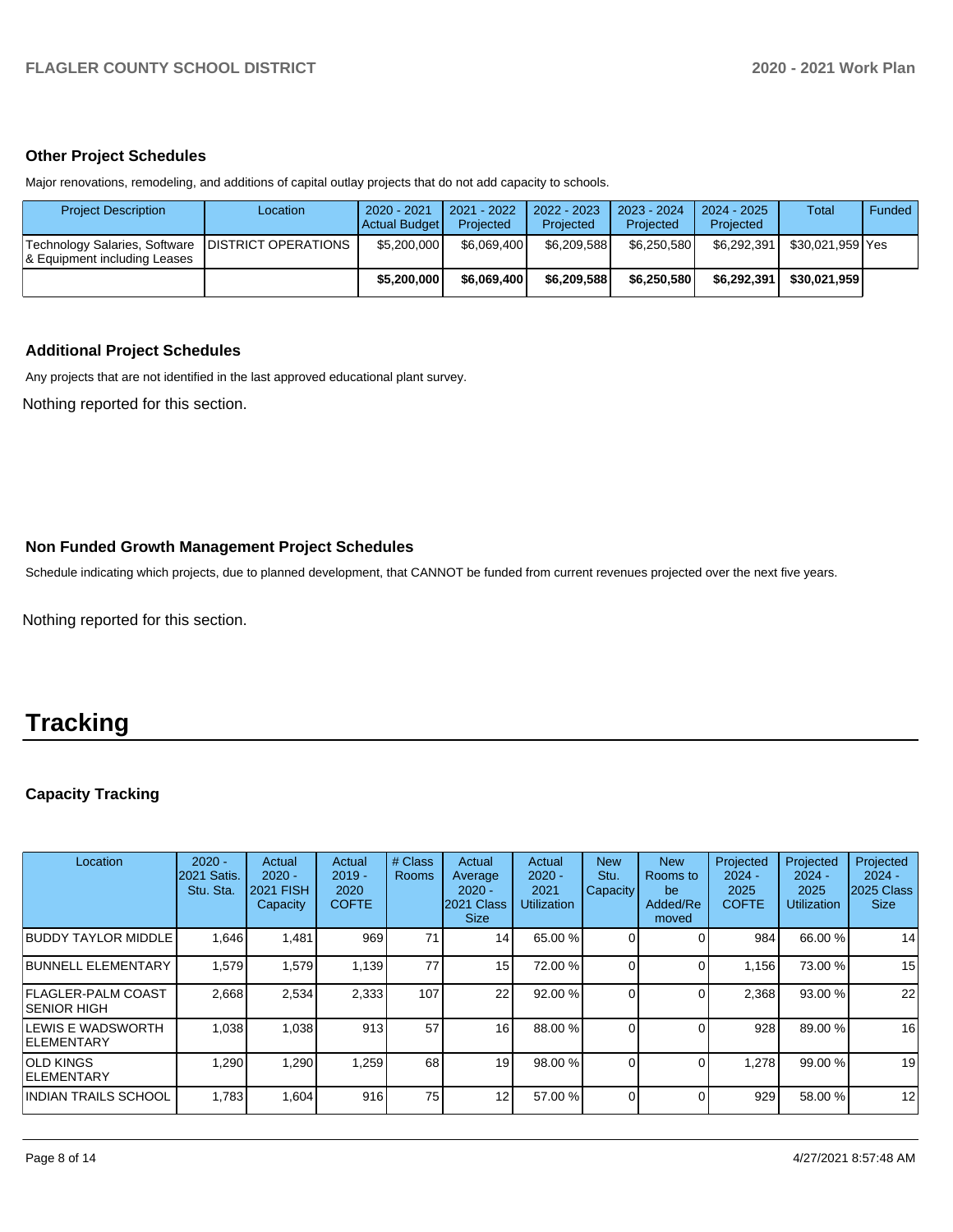## **FLAGLER COUNTY SCHOOL DISTRICT 2020 - 2021 Work Plan**

| <b>ADULT</b><br> EDUCATION/CORPORAT <br>IE ONE |        |        |        |     |                 | $0.00\%$ |  | ΟI     | $0.00 \%$ | 0  |
|------------------------------------------------|--------|--------|--------|-----|-----------------|----------|--|--------|-----------|----|
| IMATANZAS HIGH<br> SCHOOL                      | 2,352  | 2,234  | 1,478  | 94  | 16 <sub>l</sub> | 66.00 %  |  | .500   | 67.00 %   | 16 |
| <b>BELLE TERRE</b><br><b>IELEMENTARY</b>       | 1,557  | 1,557  | 1,427  | 81  | 18 I            | 92.00 %  |  | .448   | 93.00 %   | 18 |
| RYMFIRE ELEMENTARY                             | 1,486  | .486   | 1,047  | 82  | 13 <sub>l</sub> | 70.00 %  |  | 063    | 72.00 %   | 13 |
|                                                | 15,399 | 14,803 | 11.481 | 712 | <b>16</b>       | 77.56 %  |  | 11,654 | 78.73%    | 16 |

The COFTE Projected Total (11,654) for 2024 - 2025 must match the Official Forecasted COFTE Total (11,654 ) for 2024 - 2025 before this section can be completed. In the event that the COFTE Projected Total does not match the Official forecasted COFTE, then the Balanced Projected COFTE Table should be used to balance COFTE.

| Projected COFTE for 2024 - 2025 |  |  |  |  |  |  |
|---------------------------------|--|--|--|--|--|--|
| 3,159                           |  |  |  |  |  |  |
| 4,448                           |  |  |  |  |  |  |
| 4.047                           |  |  |  |  |  |  |
| 11,654                          |  |  |  |  |  |  |
|                                 |  |  |  |  |  |  |

| <b>Grade Level Type</b> | <b>Balanced Projected</b><br>COFTE for 2024 - 2025 |
|-------------------------|----------------------------------------------------|
| Elementary (PK-3)       |                                                    |
| Middle $(4-8)$          |                                                    |
| High (9-12)             |                                                    |
|                         | 11,654                                             |

#### **Relocatable Replacement**

Number of relocatable classrooms clearly identified and scheduled for replacement in the school board adopted financially feasible 5-year district work program.

| Location                                 | 2020 - 2021 |  | 2021 - 2022   2022 - 2023   2023 - 2024   2024 - 2025 | Year 5 Total |
|------------------------------------------|-------------|--|-------------------------------------------------------|--------------|
| FLAGLER-PALM COAST SENIOR HIGH           |             |  |                                                       |              |
| IOLD KINGS ELEMENTARY                    |             |  |                                                       |              |
| <b>Total Relocatable Replacements: I</b> |             |  |                                                       |              |

## **Charter Schools Tracking**

Information regarding the use of charter schools.

| Location-Type       | # Relocatable<br>units or<br>permanent<br><b>classrooms</b> | Owner             | Year Started or<br>Scheduled | <b>Student</b><br><b>Stations</b> | <b>Students</b><br>Enrolled | Years in<br>Contract | <b>Total Charter</b><br><b>Students</b><br>projected for<br>2024 - 2025 |
|---------------------|-------------------------------------------------------------|-------------------|------------------------------|-----------------------------------|-----------------------------|----------------------|-------------------------------------------------------------------------|
| Imagine Town Center |                                                             | 43 <b>PRIVATE</b> | 2008                         | 874                               | 859                         |                      | ا 1.000                                                                 |
|                     | 43                                                          |                   |                              | 874                               | 859                         |                      | 1,000                                                                   |

#### **Special Purpose Classrooms Tracking**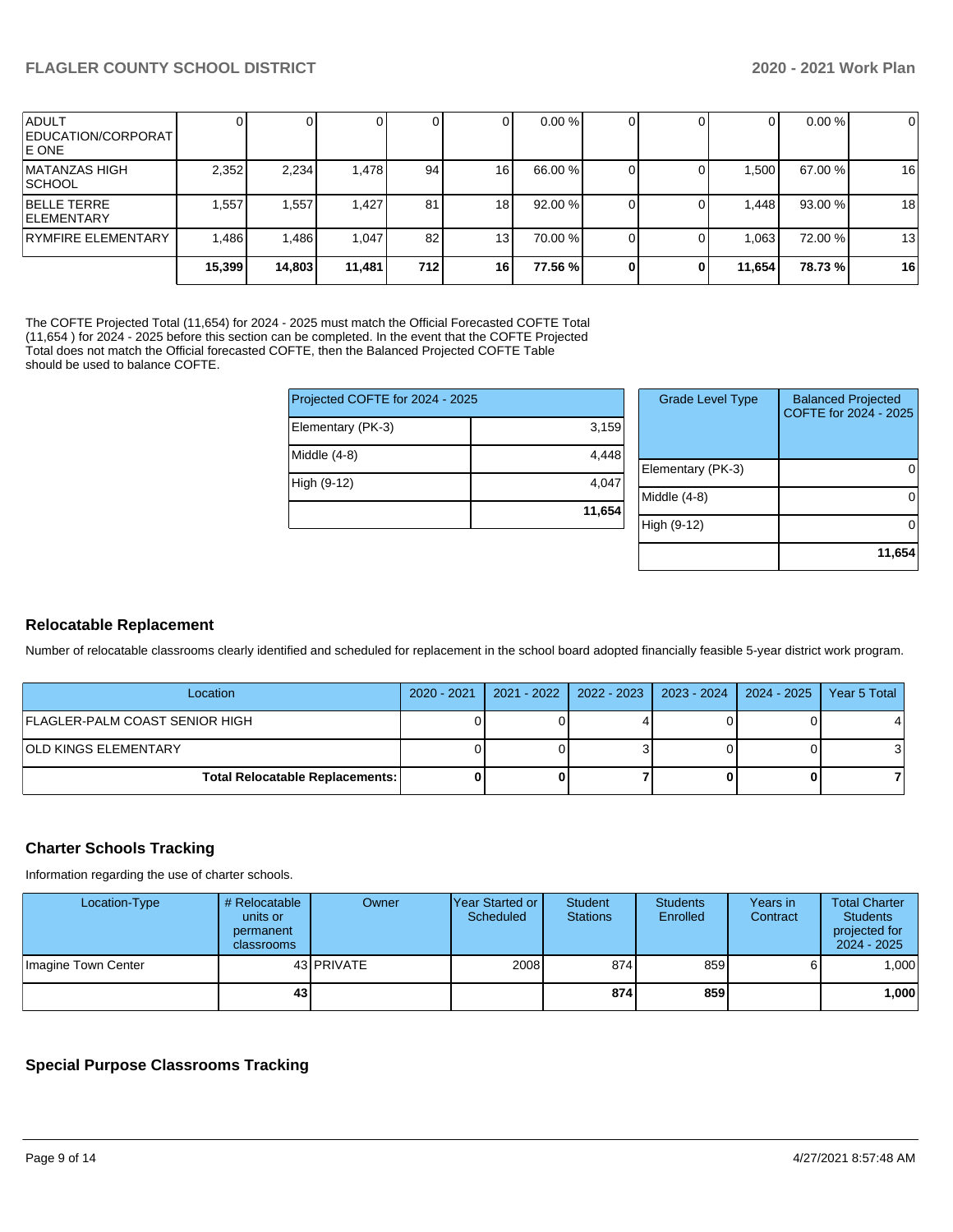# **FLAGLER COUNTY SCHOOL DISTRICT 2020 - 2021 Work Plan**

The number of classrooms that will be used for certain special purposes in the current year, by facility and type of classroom, that the district will, 1), not use for educational purposes, and 2), the co-teaching classrooms that are not open plan classrooms and will be used for educational purposes.

| School                                          | <b>School Type</b> | # of Elementary<br>K-3 Classrooms | # of Middle 4-8<br><b>Classrooms</b> | $#$ of High 9-12<br>Classrooms | # of $ESE$<br>Classrooms | # of Combo<br>Classrooms | Total<br><b>Classrooms</b> |
|-------------------------------------------------|--------------------|-----------------------------------|--------------------------------------|--------------------------------|--------------------------|--------------------------|----------------------------|
| IMATANZAS HIGH SCHOOL                           | Educational        |                                   |                                      |                                |                          |                          |                            |
| <b>BELLE TERRE ELEMENTARY</b>                   | Educational        |                                   |                                      |                                |                          |                          | 3                          |
| RYMFIRE ELEMENTARY                              | Educational        |                                   |                                      |                                |                          |                          | 11                         |
| <b>ILEWIS E WADSWORTH</b><br><b>IELEMENTARY</b> | Educational        |                                   |                                      |                                |                          |                          | 4                          |
| <b>OLD KINGS ELEMENTARY</b>                     | Educational        |                                   |                                      |                                |                          |                          |                            |
| IINDIAN TRAILS SCHOOL                           | Educational        |                                   |                                      |                                |                          |                          | 3                          |
| <b>Total Educational Classrooms:</b>            |                    |                                   |                                      | n                              | 24                       |                          | 24                         |

| School                               |  | School Type $\#$ of Elementary $\#$ of Middle 4-8 $\#$ of High 9-12<br><b>K-3 Classrooms I</b> | <b>Classrooms</b> | <b>Classrooms</b> | # of $ESE$<br><b>Classrooms</b> | # of Combo<br><b>Classrooms</b> | Total<br><b>Classrooms</b> |
|--------------------------------------|--|------------------------------------------------------------------------------------------------|-------------------|-------------------|---------------------------------|---------------------------------|----------------------------|
| <b>Total Co-Teaching Classrooms:</b> |  |                                                                                                |                   |                   |                                 | 0                               | 0                          |

#### **Infrastructure Tracking**

**Necessary offsite infrastructure requirements resulting from expansions or new schools. This section should include infrastructure information related to capacity project schedules and other project schedules (Section 4).** 

None

**Proposed location of planned facilities, whether those locations are consistent with the comprehensive plans of all affected local governments, and recommendations for infrastructure and other improvements to land adjacent to existing facilities. Provisions of 1013.33(12), (13) and (14) and 1013.36** must be addressed for new facilities planned within the 1st three years of the plan (Section 5).

None

**Consistent with Comp Plan?** Yes

#### **Net New Classrooms**

The number of classrooms, by grade level and type of construction, that were added during the last fiscal year.

| List the net new classrooms added in the 2019 - 2020 fiscal year.                                                                                       | List the net new classrooms to be added in the 2020 - 2021 fiscal<br>year. |                                 |                                |                        |                              |                                   |                                |                        |
|---------------------------------------------------------------------------------------------------------------------------------------------------------|----------------------------------------------------------------------------|---------------------------------|--------------------------------|------------------------|------------------------------|-----------------------------------|--------------------------------|------------------------|
| "Classrooms" is defined as capacity carrying classrooms that are added to increase<br>capacity to enable the district to meet the Class Size Amendment. | Totals for fiscal year 2020 - 2021 should match totals in Section 15A.     |                                 |                                |                        |                              |                                   |                                |                        |
| Location                                                                                                                                                | $2019 - 2020$ #<br>Permanent                                               | 2019 - 2020 #<br><b>Modular</b> | $2019 - 2020$ #<br>Relocatable | $2019 - 2020$<br>Total | $2020 - 2021$ #<br>Permanent | $2020 - 2021$ #<br><b>Modular</b> | $2020 - 2021$ #<br>Relocatable | $2020 - 2021$<br>Total |
| Elementary (PK-3)                                                                                                                                       |                                                                            |                                 |                                |                        |                              |                                   |                                |                        |
| Middle (4-8)                                                                                                                                            |                                                                            |                                 |                                |                        |                              |                                   |                                | 0                      |
| High (9-12)                                                                                                                                             |                                                                            |                                 |                                |                        |                              |                                   |                                | $\Omega$               |
|                                                                                                                                                         |                                                                            |                                 |                                |                        |                              |                                   |                                | 0                      |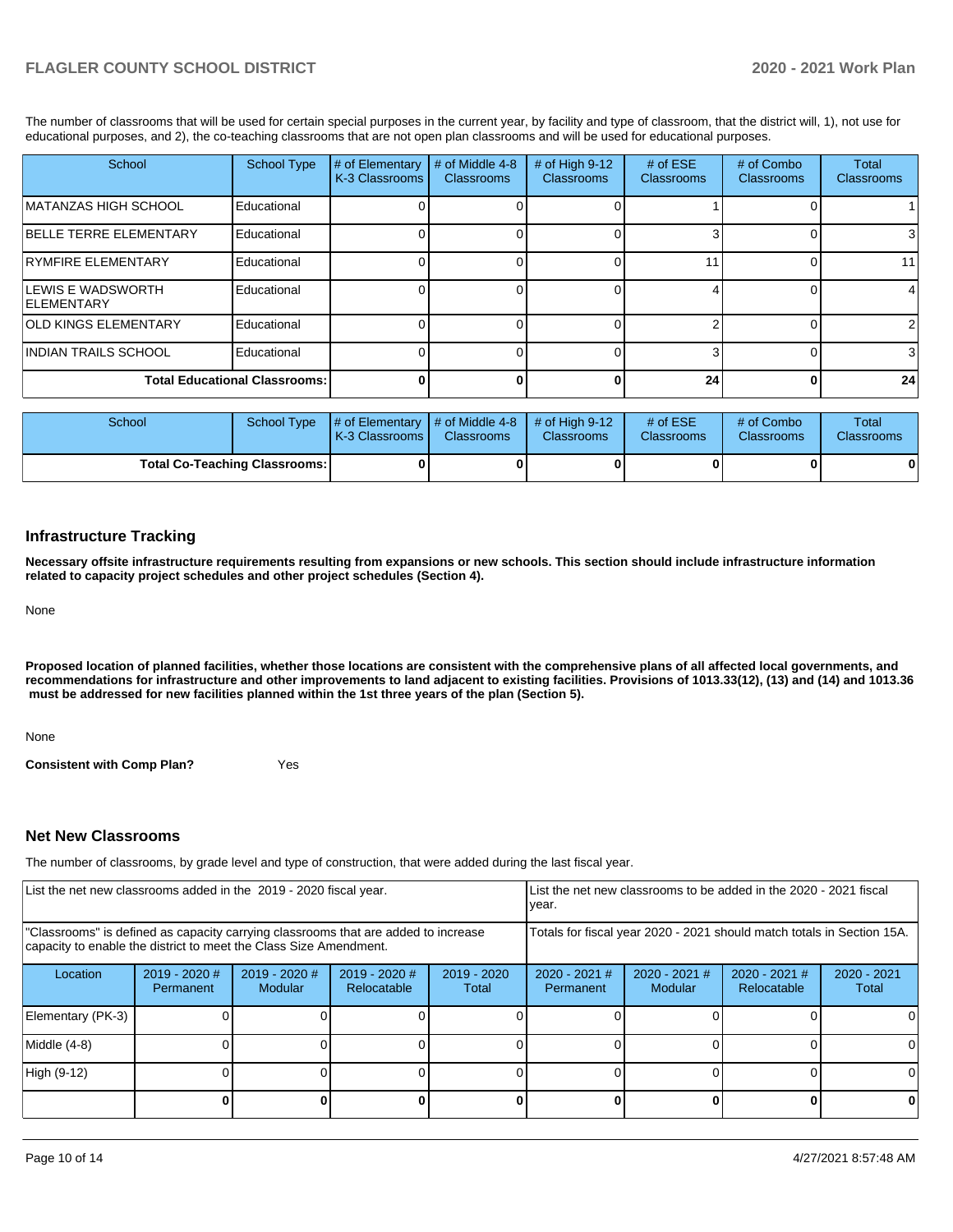# **Relocatable Student Stations**

Number of students that will be educated in relocatable units, by school, in the current year, and the projected number of students for each of the years in the workplan.

| <b>Site</b>                           | $2020 - 2021$ | 2021 - 2022 | 2022 - 2023  | $2023 - 2024$ | $2024 - 2025$ | 5 Year Average |
|---------------------------------------|---------------|-------------|--------------|---------------|---------------|----------------|
| IINDIAN TRAILS SCHOOL                 |               |             |              |               |               | 0              |
| <b>BUDDY TAYLOR MIDDLE</b>            |               |             |              |               | 0             | $\Omega$       |
| <b>BUNNELL ELEMENTARY</b>             |               |             |              |               | 0             | $\Omega$       |
| <b>FLAGLER-PALM COAST SENIOR HIGH</b> | 115           | 100         | 0            |               | 0             | 43             |
| LEWIS E WADSWORTH ELEMENTARY          |               |             | 0            | $\Omega$      | $\Omega$      | $\Omega$       |
| <b>OLD KINGS ELEMENTARY</b>           | 18            |             |              |               | 0             |                |
| ADULT EDUCATION/CORPORATE ONE         |               |             | ∩            |               | 0             | $\Omega$       |
| MATANZAS HIGH SCHOOL                  |               |             | $\Omega$     |               | $\Omega$      | $\overline{0}$ |
| <b>BELLE TERRE ELEMENTARY</b>         |               |             | <sup>0</sup> | $\Omega$      | 0             | $\overline{0}$ |
| <b>RYMFIRE ELEMENTARY</b>             |               |             | <sup>0</sup> |               | $\Omega$      | $\Omega$       |

| <b>Totals for FLAGLER COUNTY SCHOOL DISTRICT</b>  |        |        |        |        |        |        |
|---------------------------------------------------|--------|--------|--------|--------|--------|--------|
| Total students in relocatables by year.           | 1331   | 100    |        |        |        | 471    |
| Total number of COFTE students projected by year. | 11.597 | 11.624 | 11.660 | 11.624 | 11.654 | 11.632 |
| Percent in relocatables by year.                  | 1 % l  | %      | 0%     | 0%     | 0%     | 0%     |

## **Leased Facilities Tracking**

Exising leased facilities and plans for the acquisition of leased facilities, including the number of classrooms and student stations, as reported in the educational plant survey, that are planned in that location at the end of the five year workplan.

| Location                       | # of Leased<br>Classrooms 2020 -<br>2021 | <b>FISH Student</b><br><b>Stations</b> | Owner                                | # of Leased<br>Classrooms 2024 -<br>2025 | <b>FISH Student</b><br><b>Stations</b> |
|--------------------------------|------------------------------------------|----------------------------------------|--------------------------------------|------------------------------------------|----------------------------------------|
| RYMFIRE ELEMENTARY             | 0                                        | 0                                      |                                      | 0                                        | <sup>0</sup>                           |
| IINDIAN TRAILS SCHOOL          | <sup>0</sup>                             | 0                                      |                                      | $\Omega$                                 | <sup>0</sup>                           |
| BUDDY TAYLOR MIDDLE            | 0                                        | 0                                      |                                      | $\Omega$                                 | $\Omega$                               |
| <b>BUNNELL ELEMENTARY</b>      | 0                                        | 0                                      |                                      | 0                                        | $\Omega$                               |
| FLAGLER-PALM COAST SENIOR HIGH | 5                                        |                                        | 115 WillScotsmen /<br>Mobile Modular | 4                                        | 100                                    |
| LEWIS E WADSWORTH ELEMENTARY   |                                          |                                        |                                      | $\Omega$                                 | <sup>o</sup>                           |
| MATANZAS HIGH SCHOOL           |                                          | $\Omega$                               |                                      | $\Omega$                                 | ∩                                      |
| BELLE TERRE ELEMENTARY         |                                          | <sup>0</sup>                           |                                      | $\Omega$                                 | ∩                                      |
| <b>OLD KINGS ELEMENTARY</b>    |                                          |                                        | 18 Mobile Modular                    |                                          | 18                                     |
|                                | 6                                        | 133                                    |                                      | 5                                        | 118                                    |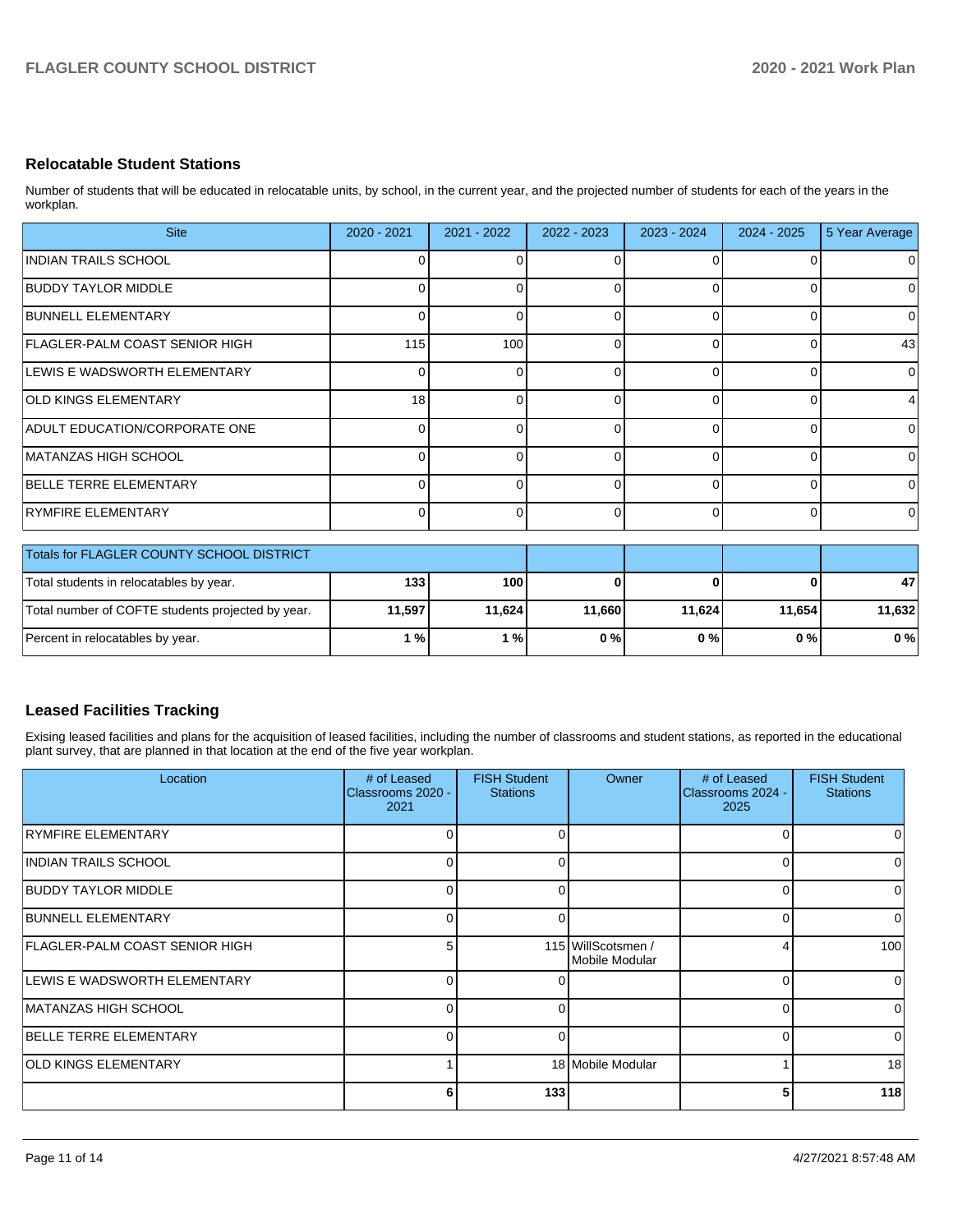#### **Failed Standard Relocatable Tracking**

Relocatable units currently reported by school, from FISH, and the number of relocatable units identified as 'Failed Standards'.

Nothing reported for this section.

# **Planning**

#### **Class Size Reduction Planning**

**Plans approved by the school board that reduce the need for permanent student stations such as acceptable school capacity levels, redistricting, busing, year-round schools, charter schools, magnet schools, public-private partnerships, multitrack scheduling, grade level organization, block scheduling, or other alternatives.**

Not Specified

#### **School Closure Planning**

**Plans for the closure of any school, including plans for disposition of the facility or usage of facility space, and anticipated revenues.** 

No existing school facilities are planned to be closed. No properties are currently identified for disposal.

# **Long Range Planning**

#### **Ten-Year Maintenance**

District projects and locations regarding the projected need for major renovation, repair, and maintenance projects within the district in years 6-10 beyond the projects plans detailed in the five years covered by the work plan.

Nothing reported for this section.

#### **Ten-Year Capacity**

Schedule of capital outlay projects projected to ensure the availability of satisfactory student stations for the projected student enrollment in K-12 programs for the future 5 years beyond the 5-year district facilities work program.

Nothing reported for this section.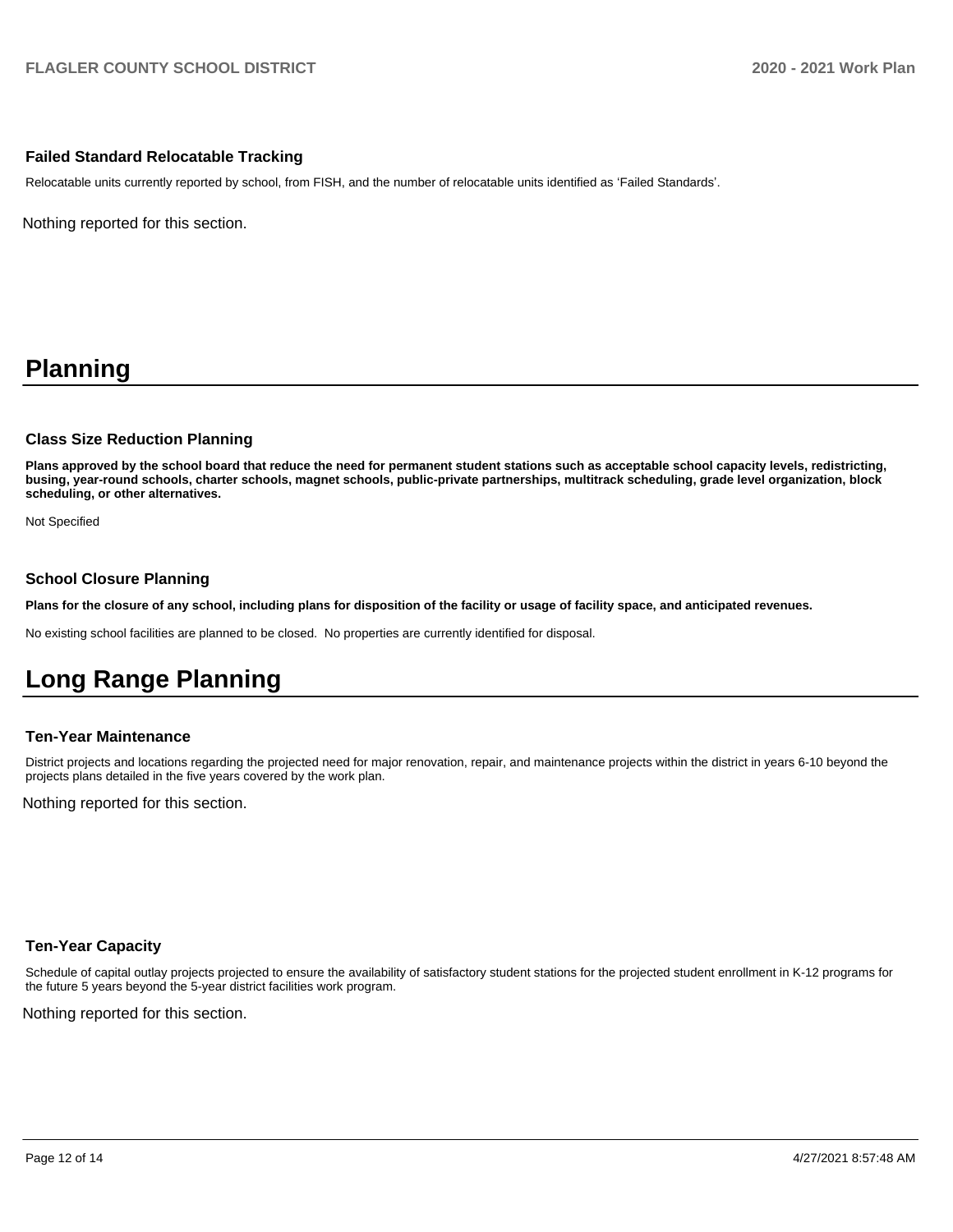### **Ten-Year Planned Utilization**

Schedule of planned capital outlay projects identifying the standard grade groupings, capacities, and planned utilization rates of future educational facilities of the district for both permanent and relocatable facilities.

| <b>Grade Level Projections</b>  | <b>FISH</b><br><b>Student</b><br><b>Stations</b> | <b>Actual 2019 -</b><br><b>2020 FISH</b><br>Capacity | Actual<br>$2019 -$<br>2020<br><b>COFTE</b> | Actual 2019 - 2020<br><b>Utilization</b> | Actual 2020 - 2021 / 2029 - 2030 new<br>Student Capacity to be added/removed | Projected 2029<br>2030 COFTE | Projected 2029 -<br>2030 Utilization |
|---------------------------------|--------------------------------------------------|------------------------------------------------------|--------------------------------------------|------------------------------------------|------------------------------------------------------------------------------|------------------------------|--------------------------------------|
| Elementary - District<br>Totals | 6,950                                            | 6,950                                                | 5,785.18                                   | 83.24 %                                  |                                                                              | 5,233                        | 75.29 %                              |
| Middle - District Totals        | 3.429                                            | 3,085                                                | .884.47                                    | 61.07 %                                  |                                                                              | 2.751                        | 89.17 %                              |
| High - District Totals          | 5.020                                            | 4,768                                                | 3.811.25                                   | 79.93 %                                  |                                                                              | 3.864                        | 81.04%                               |
| Other - ESE, etc                | 80                                               |                                                      | 0.00                                       | 0.00%                                    |                                                                              |                              | 0.00 %                               |
|                                 | 15,479                                           | 14,803                                               | 11,480.90                                  | 77.56 %                                  |                                                                              | 11,848                       | 80.04%                               |

**Combination schools are included with the middle schools for student stations, capacity, COFTE and utilization purposes because these facilities all have a 90% utilization factor. Use this space to explain or define the grade groupings for combination schools.** 

No comments to report.

#### **Ten-Year Infrastructure Planning**

**Proposed Location of Planned New, Remodeled, or New Additions to Facilities in 06 thru 10 out years (Section 28).**

Nothing reported for this section.

Plans for closure of any school, including plans for disposition of the facility or usage of facility space, and anticipated revenues in the 06 thru 10 out **years (Section 29).**

Nothing reported for this section.

#### **Twenty-Year Maintenance**

District projects and locations regarding the projected need for major renovation, repair, and maintenance projects within the district in years 11-20 beyond the projects plans detailed in the five years covered by the work plan.

| Project                           | 2029 - 2030 / 2039 - 2040 Projected Cost |
|-----------------------------------|------------------------------------------|
| Project description not specified | \$0                                      |
|                                   | \$0                                      |

### **Twenty-Year Capacity**